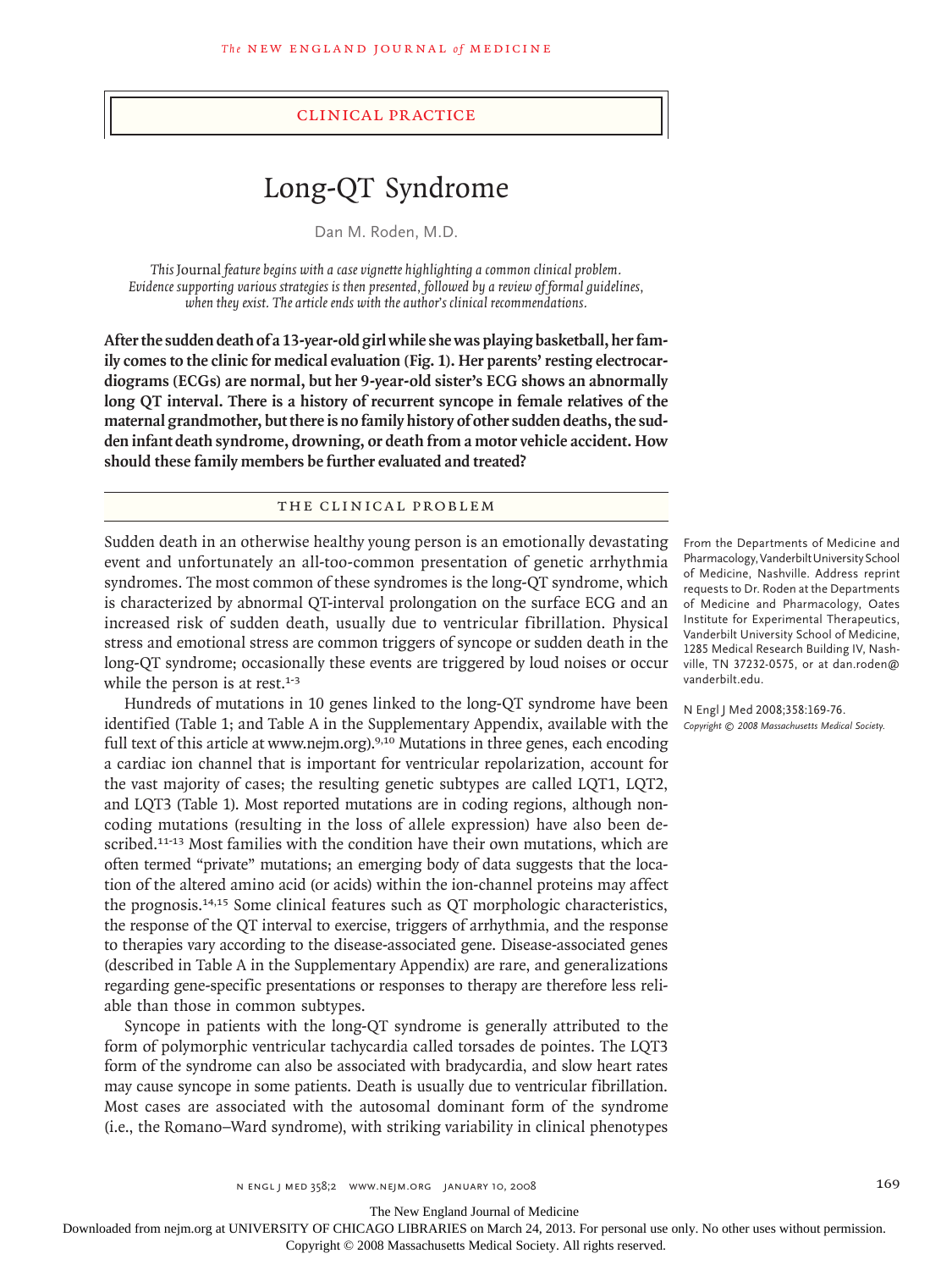

and Her Family. **Figure 1. Family Tree and Electrocardiographic Findings of the Patient** 

.<br>e black circle denotes the 13-vear-old girl who died | el C shows the electrocardiogram of the sister (represented by the orange QT intervals (in milliseconds) corrected for heart rate (QTc). The parents are both 39 years of age. The characteristics of the kindred have been modbasketball, and the orange circle denotes her sister. The numbers indicate are both 33 years of age. The enaracteristies of the kindled have been in proband's mother before (top) and after (bottom) exercise. The QT interval (indicated by the red lines) is identical before and after exercise, showing In Panel A, the black circle denotes the 13-year-old girl who died playing the "failure to shorten" that is typical of the LQT1 form of the disease. Pancircle in Panel A). The QT interval in lead II is shown. The proband's sister, mother, and maternal grandfather (who had a QTc of 402 msec in his mid-70s) were all LQT1 mutation carriers; this illustrates the variable penetrance in the long-QT syndrome. Syncope in the relatives on the maternal grandmother's side could not be attributed to the proband's mutation. RBBB denotes right bundle-branch block.

> among mutation carriers; this is called variable penetrance.16 Transmission is not strictly mendelian; an excess of mutation carriers — especially female mutation carriers — has been reported among the offspring of mutation carriers.17 The risk of syncope and sudden death is decreased during pregnancy but increased in the postpartum period; the risk associated with the postpartum state appears to be increased among women with the LQT2 subtype as compared with women with the LQT1 or LQT3 subtype.<sup>18</sup>

> This is a disease primarily of the young, and syncope and sudden death appear to be unusual in patients older than 40 years of age,<sup>19,20</sup> although

data in such patients are limited. Moreover, only a minority of LQT1 mutation carriers have these events at a younger age, as compared with about half of LQT2 and LQT3 carriers.<sup>20</sup>

LQT1 is the most common form of the syndrome, and it arises from loss-of-function mutations in *KCNQ1*, which encodes  $I_{Ks}$ , an adrenergic-sensitive potassium current in the heart.<sup>21</sup> In this form of the disease, syncope or sudden death is triggered by emotional or physical stress; diving and swimming are LQT1-specific triggers.<sup>4</sup> QT-interval prolongation may be especially notable during or after exercise or epinephrine challenge.22 In rare cases, patients inherit loss-offunction alleles in one of the genes encoding  $I_{Ks}$ from both parents, resulting in severe prolongation of the QT interval, a high risk of sudden death, and congenital deafness; these features are characteristic of the autosomal recessive Jervell and Lange-Nielsen syndrome (see Table A in the Supplementary Appendix).

LQT2 arises from loss-of-function mutations in *KCNH2* (also known as *HERG*), which encodes  $I_{Kr}$ , another important potassium current in the heart. Syncope or sudden death can occur with stress or at rest, $4$  and the triggering of events by sudden loud noises, such as that produced by an alarm clock, is virtually diagnostic of this form $23$ ; hearing is normal.

LQT3 arises from mutations that disrupt fast inactivation of the cardiac sodium-channel *SCN5A*. As a result, the inward sodium current persists abnormally during the plateau of the cardiac action potential and prolongs the QT interval. *SCN5A* mutations that reduce the peak sodium current are also one cause of the Brugada syndrome. This syndrome, like the long-QT syndrome, is associated with a distinctive ECG finding (i.e., elevation of the right precordial ST segment), variable penetrance, and an increased risk of sudden death due to ventricular fibrillation.

The incidence of mutations is at least 1 per 2000 persons; this estimate is based on the results of genetic screening in families and the incidence of compound heterozygotes (i.e., persons with two mutations).<sup>24,25</sup> Since most mutation carriers remain asymptomatic throughout life.<sup>9</sup> clinical disease is less common.

The evaluation of the family of a young person who has died suddenly raises difficult questions. What is the precise diagnosis, and who in the extended family should be screened, and how?

The New England Journal of Medicine

Downloaded from nejm.org at UNIVERSITY OF CHICAGO LIBRARIES on March 24, 2013. For personal use only. No other uses without permission.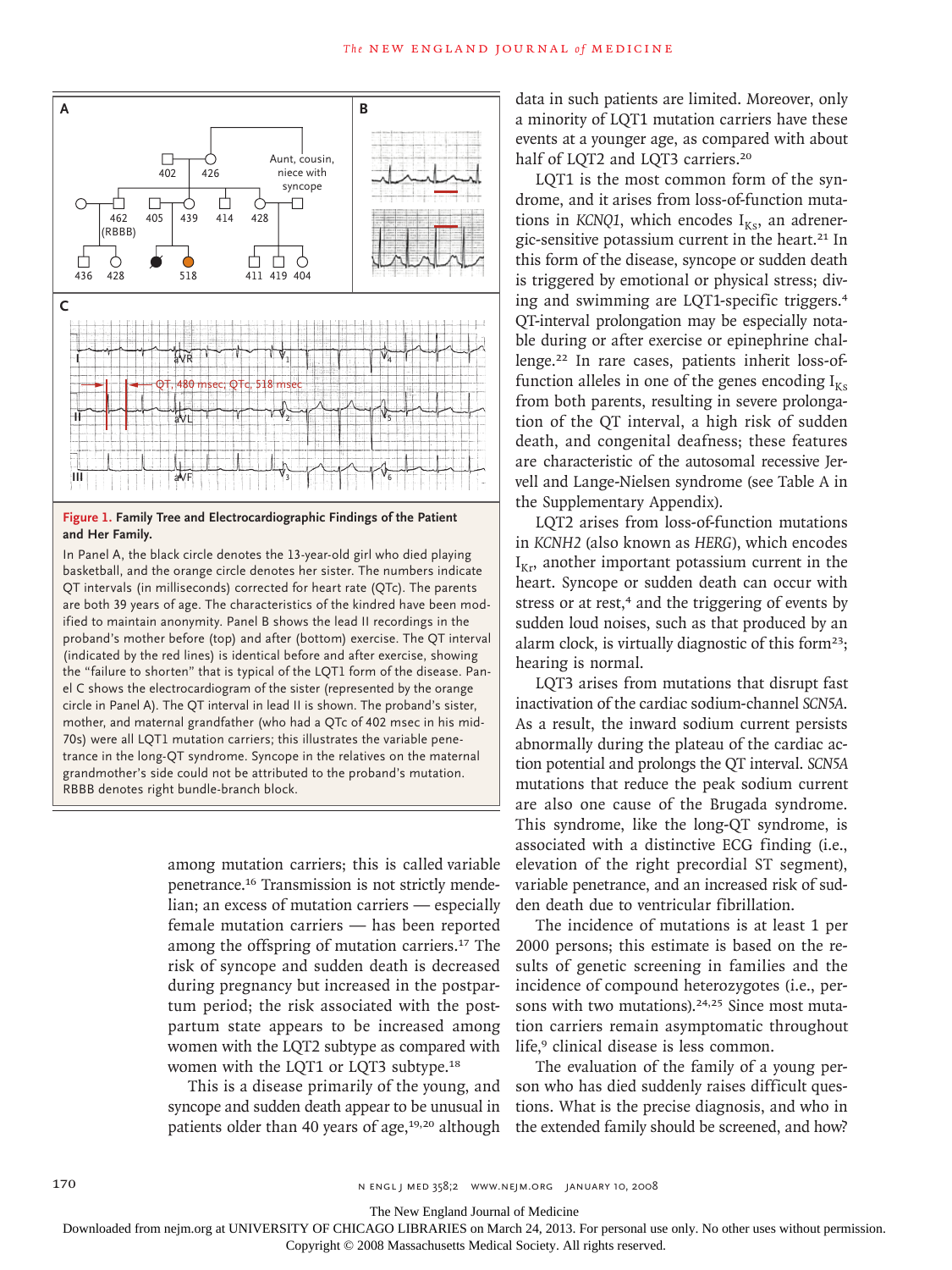| Table 1. Common Forms of the Long-QT Syndrome.* |                                                   |                                                    |                                   |  |
|-------------------------------------------------|---------------------------------------------------|----------------------------------------------------|-----------------------------------|--|
| Variable                                        | <b>Genetic Subtype</b>                            |                                                    |                                   |  |
|                                                 | LQT1                                              | LQT <sub>2</sub>                                   | LQT3                              |  |
| Disease-associated gene                         | <b>KCNO1</b>                                      | KCNH <sub>2</sub>                                  | SCN <sub>5</sub> A                |  |
| In vitro effect                                 | Decreased $I_{Kc}$                                | Decreased $I_{Kr}$                                 | Increased plateau $I_{\text{Na}}$ |  |
| Setting of arrhythmia <sup>+</sup>              | Emotional or physical stress,<br>swimming, diving | Emotional or physical stress, sudden<br>loud noise | Rest, sleep                       |  |
| Typical resting ECG <sub>T</sub>                | Broad T wave                                      | Low-amplitude T wave with notching                 | Long isoelectric ST segment       |  |
| ECG at onset of arrhythmia                      | No pause                                          | Pause                                              | Not established                   |  |
| QT change with exercise                         | Failure to shorten                                | Normal                                             | Supranormal                       |  |
| QT shortening with mexiletine¶                  | No                                                | No.                                                | Yes                               |  |
| Clinical response to beta-blockers              | Yes                                               | Less than LOT1 response                            | Uncertain                         |  |

 $*$  ECG denotes electrocardiogram,  $I_{Kr}$  the rapid component of the delayed rectifier current,  $I_{Kr}$  the slow component of the cardiac delayed rectifier current, and  $I_{\text{Na}}$  the cardiac sodium current.

† Data are from Schwartz et al.<sup>4</sup>

 $\dot{\text{t}}$  These are typical patterns, but exceptions and variants are well recognized. Data are from Moss et al.<sup>5</sup>

Data are from Tan et al.<sup>6</sup>

¶Data are from Schwartz et al.<sup>7</sup>

Data are from Priori et al.<sup>8</sup>

treated?

## STRATEGIES AND EVIDENCE

## **Diagnosis**

Common presentations of the long-QT syndrome are palpitations, presyncope, syncope, and cardiac arrest. In addition, asymptomatic persons may be evaluated because the diagnosis is established or suspected in a family member. The differential diagnosis includes common causes of syncope in the young; these causes range from benign conditions such as vasovagal syncope to serious genetic conditions such as hypertrophic cardiomyopathy and catecholaminergic polymorphic ventricular tachycardia.26-28 The history can help with the differential diagnosis and point toward specific subtypes of the long-QT syndrome. The physical examination and echocardiography (or magnetic resonance imaging, if performed) show no abnormalities in patients with this syndrome; thus, they are helpful only in ruling out other diagnoses.

An abnormal ECG obtained while the patient is at rest is the key to diagnosis. The QT interval, the surface ECG representation of ventricular repolarization, is affected by the patient's heart rate and sex; the upper limits of the QT interval corrected for the heart rate (the QTc) are below 460 msec for women and below 440 msec for

How should mutation carriers be counseled and men. Yet establishing a diagnosis of the long-QT syndrome may not be straightforward. Physicians may misread the QT interval<sup>29</sup> or misdiagnose vasovagal syncope as the long-QT syndrome.26 In addition, mutation carriers may have normal ECGs, although this is unusual in patients with symptoms. The Schwartz scoring system, which includes ECG features and personal and family history, has been widely used,<sup>30</sup> but it does not take into account genetic information.31 All persons with QT-interval prolongation should be screened for acquired causes such as hypocalcemia, hypothyroidism, and the use of drugs that can prolong the QT interval; these drugs include antiarrhythmic agents such as sotalol and dofetilide and noncardiovascular drugs such as haloperidol, methadone, and pentamidine. Most drugs that cause torsades de pointes block the rapid component of the delayed rectifier current  $(I_{Kr})$ , and previously unrecognized long-QT syndrome, of any subtype, can be identified in 5 to 20% of patients with drug-induced torsades de pointes.32-34

> A detailed family history is essential. This evaluation should assess not only a history of sudden death, but also other deaths that may have been a manifestation of the long-QT syndrome, such as drowning, the sudden infant death syndrome,<sup>35</sup> and the death of a family member while he or she was driving (a potential manifestation of syncope).

Exercise testing can be useful to assess the

The New England Journal of Medicine

Downloaded from nejm.org at UNIVERSITY OF CHICAGO LIBRARIES on March 24, 2013. For personal use only. No other uses without permission.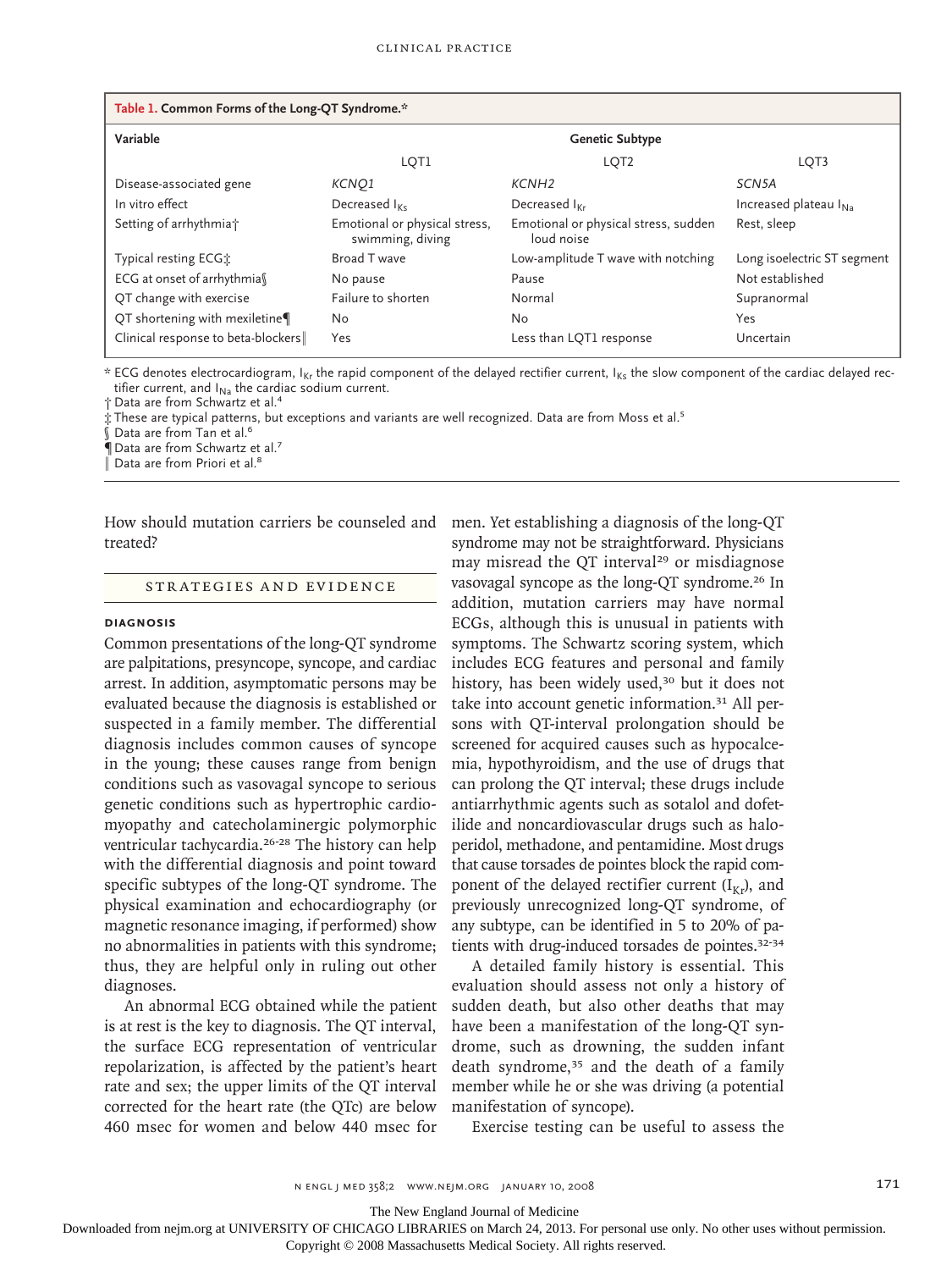response of the QT interval (Fig. 1B and Table 1), but arrhythmias are very rare. The epinephrine challenge has been used to identify mutation carriers in families with the LQT1 mutation.<sup>22,36</sup> Holter monitoring and electrophysiological testing are generally not useful.

# **Genetic Testing**

The long-QT syndrome is a clinical diagnosis, but genetic testing may provide additional information. Clinical features such as triggers of syncope and specific QT morphologic attributes<sup>5,37</sup> (Fig. 2) in patients in whom the clinical diagnosis has been made can suggest the affected gene in 70 to 90% of patients.38,39 Genetic testing for the common subtypes of the long-QT syndrome is now available commercially, and it can identify a mutation in 50 to 75% of probands in whom the di-



15 associated with low-amplitude, often bind, I waves.<br>LQT3 is associated with a long isoelectric segment and Interval due to exercise (as shown in rig. 10*ft*. Lot 12<br>is associated with low-amplitude, often bifid, T waves. interval due to exercise (as shown in Fig. 1C). LQT2 a narrow-based, tall T wave. Although patterns may suggest a specific genotype of the long-QT syndrome,<sup>5</sup> many variants have been described.<sup>37</sup> with a broad T wave without a shortening of the QT

agnosis appears to be certain on clinical grounds. The lack of detection in the remainder of the probands is probably due to technical difficulties with genotyping, $40$  noncoding variants, $11-13$  or as yet unidentified disease-associated genes. Thus, a negative genetic test does not rule out the diagnosis. There is also the potential for false positive results, since detection of a previously undescribed mutation does not establish the diagnosis. Rather, further analysis (e.g., linkage within a family or in vitro studies) may be required to establish the functional significance of any given variant; rare DNA variants of little functional consequence are well recognized.

Genetic testing for the long-QT syndrome is most useful in two settings. First, when a clinical diagnosis is relatively certain, knowing the specific gene affected (or the site of the mutation within the gene $)$ <sup>14,15</sup> may clarify the prognosis and guide therapeutic choices. Second, in a family with an affected proband and a known genetic defect, the genotyping of family members can help rule out the diagnosis in some persons. However, a positive test identifies a family member as being a mutation carrier, even if he or she is asymptomatic, has a normal QT interval, and is unlikely ever to have an event; this identification may have attendant consequences for long-term therapies and screening in his or her own family. A positive genetic test also could be used in a discriminatory fashion (e.g., to withdraw health insurance), although the pending Genetic Information Nondiscrimination Act is meant to remedy this situation. Detailed genetic counseling is warranted before proceeding to this testing, particularly for asymptomatic persons for whom the option of not testing must also be recognized.

Genetic testing has not been evaluated in patients who present with a borderline QT interval, suspicious symptoms (e.g., syncope), and no relevant family history. In these patients, the incidence of false positive and false negative results and their implications for management remain unknown.

## **Risk Stratification**

The most powerful predictor of risk is the QTc duration.20,41-43 In an analysis of 647 LQT1, LQT2, and LQT3 mutation carriers, the incidence of syncope or sudden death by 40 years of age in those with a QTc interval in the lowest quartile (<446 msec) was less than 20%, whereas it was

172 n engl j med 358;2 www.nejm.org january 10, 2008

The New England Journal of Medicine

Downloaded from nejm.org at UNIVERSITY OF CHICAGO LIBRARIES on March 24, 2013. For personal use only. No other uses without permission.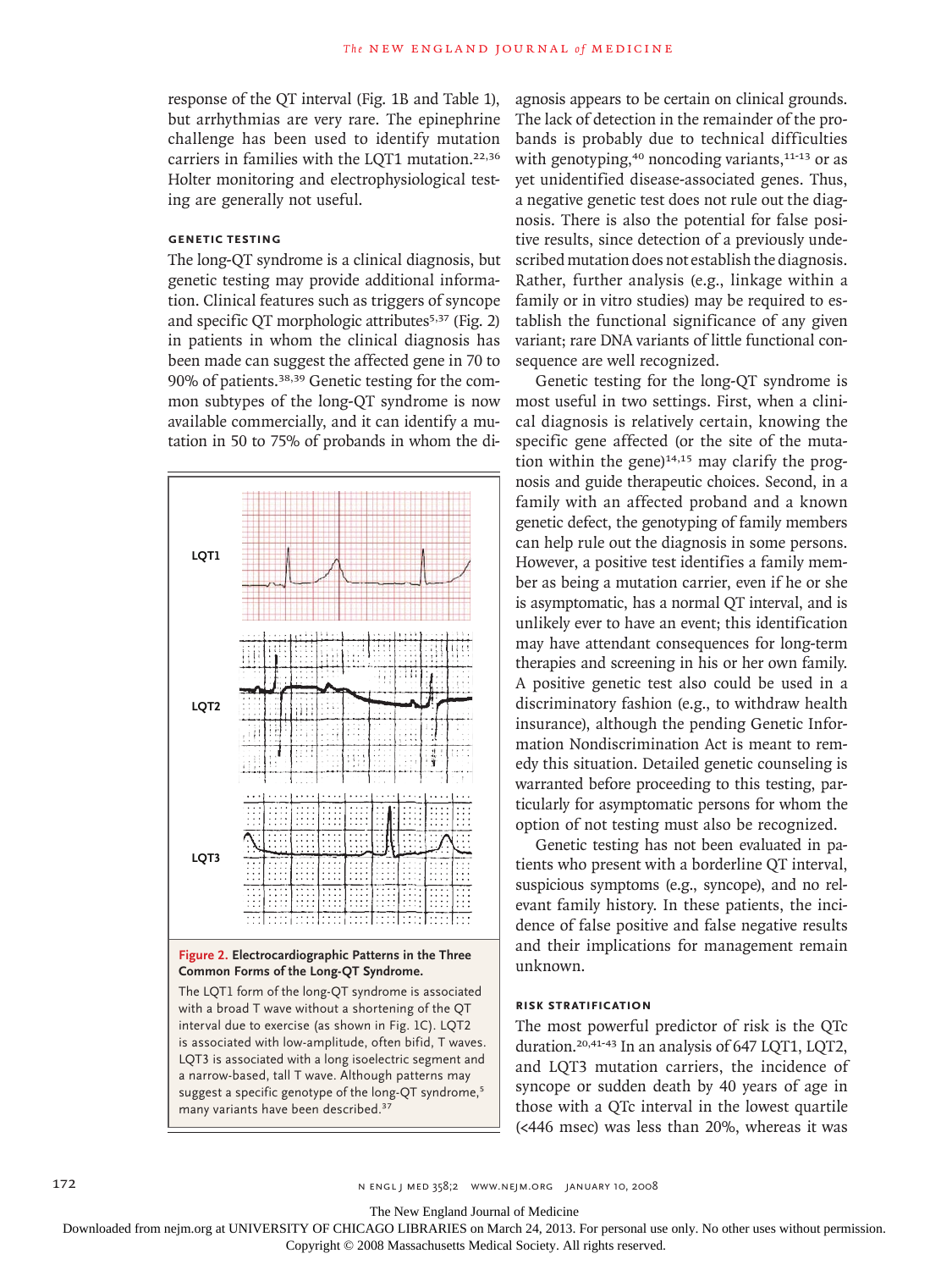more than 70% among those in the highest quartile (>498 msec).<sup>20</sup> In the same study, features identifying patients at particularly high risk (>50% risk of an event before 40 years of age) included a QTc interval of more than 500 msec in carriers with LQT1 and LQT2 and male sex in carriers with LQT3; predictors of lower risk (<30% risk of an event before 40 years of age) included a QTc interval of less than 500 msec in carriers with LQT1 and male sex in carriers with LQT2. Although some of the subgroups were small and the effects of therapy were not controlled, these findings underscore the concept that risk is a continuum in this disease. Mutations that appear to be especially severe have been reported,<sup>14,44</sup> although the numbers of affected patients and families are small.

#### **Therapy**

The lack of randomized trials of therapy in the long-QT syndrome reflects both the relative rarity of the disease and the heterogeneity in the type and severity of its clinical presentations. Data to guide management are generally from large registries and referral centers and thus are biased toward patients with severe disease.

Persons with a very low risk of sudden death (e.g., elderly mutation carriers with normal QT intervals) need not be treated, although even in these persons, it is prudent to avoid drugs known to prolong the QT interval. The major therapeutic options for the long-QT syndrome are betablockers and implantable cardioverter–defibrillators (ICDs).

The mainstay of therapy for the long-QT syndrome has been beta-blockade. Long-acting preparations such as nadolol and atenolol are usually used, and the efficacy of beta-blockade is assessed by blunting of the exercise heart rate (e.g., by >20%); beta-blockers do not substantially shorten the QT interval. Extensive observational data before<sup>1-3</sup> and after<sup>42</sup> the identification of diseaseassociated genes have shown superior survival among symptomatic patients who received betablockers (or occasionally among those who underwent left stellate ganglionectomy)<sup>45</sup> as compared with those who did not. Observational data have suggested that syncope or sudden death is less likely during beta-blocker therapy among patients with the LQT1 subtype (reported event rate among treated patients, 10% by 40 years of age) than among those with LQT2 or LQT3<sup>8</sup>; these findings are consistent with the adrenergic dependence of LQT1.

Sodium-channel blockers such as mexiletine and flecainide may normalize the QTc interval in patients with the LQT3 subtype,<sup>46,47</sup> but they may also increase the risk of sudden death in patients with overlapping Brugada syndrome<sup>48,49</sup>; their role as primary therapy in LQT3 thus remains uncertain. Identification of patients with both the LQT3 subtype and the Brugada syndrome may require further study (e.g., with the use of ECGs after monitored sodium-channel blocker challenge<sup>48</sup> or in vitro studies<sup>49</sup>).

The use of ICDs is widely considered in patients at high risk for sudden death, including those with symptoms before puberty, those with very long QTc intervals (e.g., >500 msec), and those with recurrent syncope thought to be due to arrhythmias, despite adherence to an adequate beta-blocking regimen. Some data also suggest that patients with cardiac arrest rather than syncope as the presenting symptom are at higher risk for sudden death.50 Because of the adrenergic component triggering arrhythmias in the long-QT syndrome, the use of an ICD may be complicated by multiple shocks.<sup>51</sup>

#### AREAS OF UNCERTAINTY

The mechanisms underlying the variable penetrance of long-QT syndrome mutations are unknown. The elucidation of these mechanisms might facilitate risk stratification.

Because syncope or death in the long-QT syndrome is often adrenergically mediated, restriction of patients' participation in athletic activities is generally recommended. It is not known whether this restriction should extend to patients with forms of the disease in which adrenergic stressors are not prominent.

The appropriate role of ICDs remains controversial. Available data indicate that the severity of symptoms in the proband does not predict severity in affected family members.<sup>41</sup> A conservative approach is to reserve the use of ICDs for patients with symptoms that occur despite the use of beta-blocker therapy. A more aggressive approach is to implant an ICD in any affected person, including persons in whom the long-QT syndrome has been detected by means of family screening and in whom there is evidence of an increased risk of sudden death. An argument for

The New England Journal of Medicine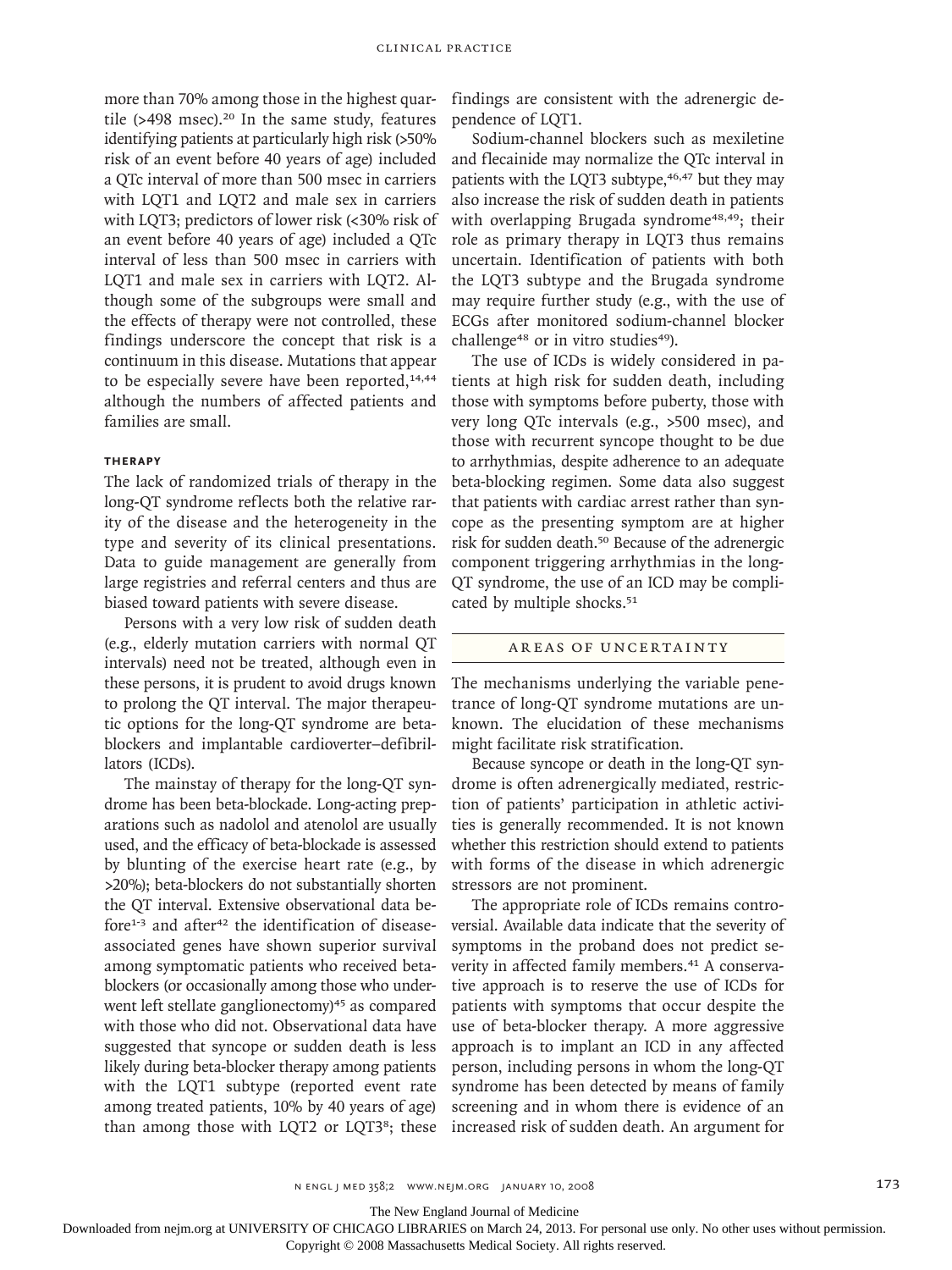the liberal use of ICDs is their lifesaving potential in young, otherwise healthy patients. However, the associated costs and the observation that most patients who have mutations will never have cardiovascular events argue against this course.

Long-term follow-up studies involving patients receiving ICDs for primary prevention in this setting are needed to inform decision making. Further study may also identify genetic or sophisticated ECG markers that predict either increased or blunted risk in a mutation carrier, but it seems unlikely that any test will show that a carrier has no risk.

Finally, there is inevitably an intense wish on the part of families and physicians to avoid any risk after the death of a young mutation carrier. Thus, ICDs are likely to be used more as family screening becomes more common. ICDs are generally implanted in young patients who will have the device for decades. Advances that minimize even small risks associated with ICDs, such as component failure or infection, would be especially beneficial in younger patients.

## **GUIDELINES**

The major cardiology and electrophysiology societies in the United States and Europe have jointly issued guidelines for the care of patients who are at risk for sudden death from cardiac causes.

These patients include those with the long-QT syndrome (Table 2).<sup>52</sup>

## Conclusions a nd R ecommendations

The evaluation of family members after the sudden death of a young person, as described in the vignette, should start with a detailed family history to elicit information about any other cases of sudden death, as well as deaths due to the sudden infant death syndrome, drowning, and motor vehicle accidents. Autopsy findings are usually normal in patients with fatal long-QT syndrome. If the proband has survived a cardiac arrest, imaging to rule out structural diseases is also normal. The key to diagnosis is the resting ECG; although a long QT interval suggests the syndrome, other causes of QT prolongation (e.g., hypocalcemia or hypothyroidism) should be ruled out. Occasionally, the diagnosis will become apparent only with provocation such as treadmill exercise or an epinephrine challenge. Families often come to clinical attention when a healthy young person has died, and grief counseling is integral to patient care in this setting.

Once the diagnosis of the long-QT syndrome has been established, further history, especially the circumstances surrounding the syncope or sudden death, and occasionally features of the ECG and genetic testing may assist in identifying

| Table 2. Guidelines for Management of the Long-QT Syndrome.* |                       |                                                                                                                                           |  |
|--------------------------------------------------------------|-----------------------|-------------------------------------------------------------------------------------------------------------------------------------------|--|
| Recommendation                                               | Level of<br>Evidence* | Comment                                                                                                                                   |  |
| No participation in competitive<br>sports                    |                       | Includes patients with the diagnosis established by means of genetic<br>testing only                                                      |  |
| Beta-blockers                                                |                       | For patients who have QTc-interval prolongation (>460 msec in women<br>and >440 msec in men)                                              |  |
|                                                              | IIa                   | For patients with a normal QTc interval                                                                                                   |  |
| Implantable cardioverter-defibrillator                       |                       | For survivors of cardiac arrest                                                                                                           |  |
|                                                              | IIa                   | For patients with syncope while receiving beta-blockers                                                                                   |  |
|                                                              | Шb                    | For primary prevention in patients with characteristics that suggest<br>high risk; these include LQT2, LQT3, and QTc interval >500 msect: |  |

\* Data are from the American College of Cardiology, the American Heart Association, and the European Society of Cardiology, in collaboration with the European Heart Rhythm Association and the Heart Rhythm Society. Guidelines are adapted from Zipes et al.<sup>52</sup>

† Levels of evidence are as follows: I, conditions for which there is evidence or general agreement, or both, that a given procedure or treatment is beneficial, useful, and effective; II, conditions for which there is conflicting evidence or divergence of opinion, or both, about the usefulness and efficacy of a procedure or treatment; IIa, conditions for which the weight of evidence or opinion is in favor of usefulness and efficacy; and IIb, conditions for which the usefulness and efficacy are less well established by evidence or opinion.

 $\pm$  Other indicators of risk may include the specific site of mutation<sup>14</sup> and the postpartum period.<sup>18</sup>

The New England Journal of Medicine

Downloaded from nejm.org at UNIVERSITY OF CHICAGO LIBRARIES on March 24, 2013. For personal use only. No other uses without permission.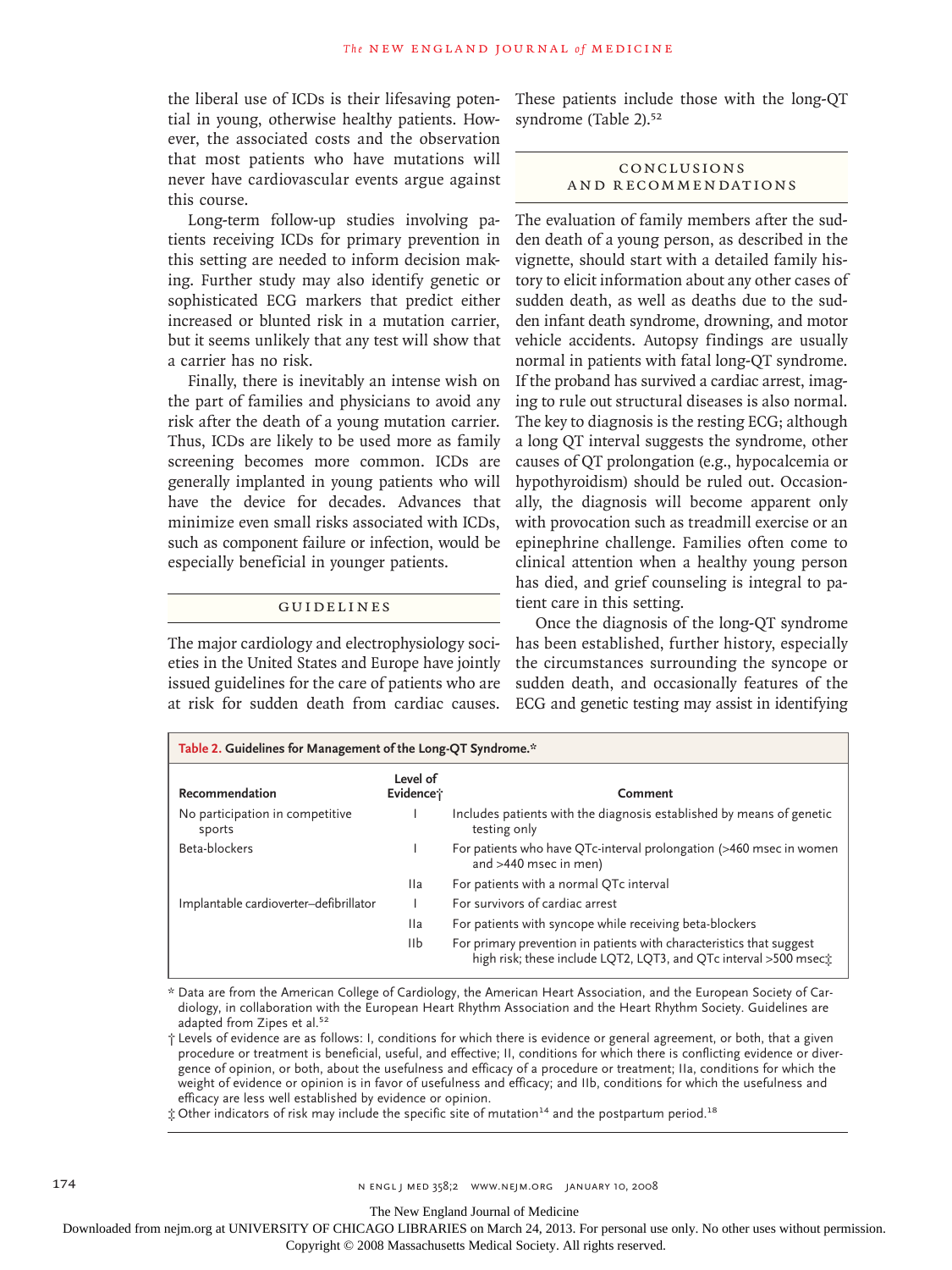a subtype. Genetic testing is also useful to establish or rule out the diagnosis in a family member of a patient with a known genetic mutation.

Beta-blockade with a long-acting agent is the mainstay of therapy. The use of an ICD should be considered, particularly when features suggesting an unusually high risk of sudden death are present; these features include especially long QT intervals, the onset of syncope with sudden noise or at rest, and certain ECG patterns (Fig. 2). In the family described in the vignette, betablockade is indicated in the 9-year-old sister and the mother (who is 39 years of age and carries the LQT1 mutation), but it would not be recommended for the maternal grandfather. The use of an ICD may be considered in the 9-year-old girl because she has one high-risk feature (QTc interval >500 msec), but this approach remains controversial, reflecting the challenges in managing this condition.

Supported by grants from the U.S. Public Health Service (HL65962 and HL49989) and from the Fondation Leducq, Paris (05-CVD-01).

Dr. Roden reports receiving consulting fees from Sapphire Therapeutics, Atlas Venture Advisors, Pfizer, Avanir, Baker Brothers Advisors, CardioKine, and Eli Lilly and holding a patent on D85N as a predictive single-nucleotide polymorphism for drug-induced long-QT syndrome. No other potential conflict of interest relevant to this article was reported.

#### **References**

1. Moss AJ, McDonald J. Unilateral cervicothoracic sympathetic ganglionectomy for the treatment of long QT interval syndrome. N Engl J Med 1971;285:903-4.

**2.** Schwartz PJ, Periti M, Malliani A. The long Q-T syndrome. Am Heart J 1975;89: 378-90.

Moss AJ, Schwartz PJ, Crampton RS, **3.** Locati E, Carleen E. The long QT syndrome: a prospective international study. Circulation 1985;71:17-21.

Schwartz PJ, Priori SG, Spazzolini C, **4.** et al. Genotype-phenotype correlation in the long-QT syndrome: gene-specific triggers for life-threatening arrhythmias. Circulation 2001;103:89-95.

Moss AJ, Zareba W, Benhorin J, et al. **5.** ECG T-wave patterns in genetically distinct forms of the hereditary long QT syndrome. Circulation 1995;92:2929-34.

Tan HL, Bardai A, Shimizu W, et al. **6.** Genotype-specific onset of arrhythmias in congenital long-QT syndrome: possible therapy implications. Circulation 2006;114: 2096-103.

**7.** Schwartz PJ, Priori SG, Locati EH, et al. Long QT syndrome patients with mutations of the *SCN5A* and *HERG* genes have differential responses to Na<sup>+</sup> channel blockade and to increases in heart rate: implications for gene-specific therapy. Circulation 1995;92:3381-6.

Priori SG, Napolitano C, Schwartz PJ, **8.** et al. Association of long QT syndrome loci and cardiac events among patients treated with beta-blockers. JAMA 2004;292:1341- 4.

Moss AJ, Kass RS. Long QT syndrome: **9.** from channels to cardiac arrhythmias. J Clin Invest 2005;115:2018-24.

10. Keating MT, Sanguinetti MC. Molecular and cellular mechanisms of cardiac arrhythmias. Cell 2001;104:569-80. Li H, Chen Q, Moss AJ, et al. New mu-**11.** tations in the KVLQT1 potassium channel that cause long-QT syndrome. Circulation 1998;97:1264-9.

12. Zhang L, Vincent GM, Baralle M, et al. An intronic mutation causes long QT syndrome. J Am Coll Cardiol 2004;44:1283- 91.

13. Koopmann TT, Alders M, Jongbloed RJ, et al. Long QT syndrome caused by a large duplication in the KCNH2 (HERG) gene undetectable by current polymerase chain reaction-based exon-scanning methodologies. Heart Rhythm 2006;3:52-5.

14. Moss AJ, Shimizu W, Wilde AAM, et al. Clinical aspects of type-1 long-QT syndrome by location, coding type, and biophysical function of mutations involving the KCNQ1 gene. Circulation 2007;115: 2481-9.

Moss AJ, Zareba W, Kaufman ES, et al. **15.** Increased risk of arrhythmic events in long-QT syndrome with mutations in the pore region of the human ether-a-go-gorelated gene potassium channel. Circulation 2002;105:794-9.

16. Priori SG, Napolitano C, Schwartz PJ. Low penetrance in the long-QT syndrome: clinical impact. Circulation 1999;99:529- 33.

17. Imboden M, Swan H, Denjoy I, et al. Female predominance and transmission distortion in the long-QT syndrome. N Engl J Med 2006;355:2744-51.

18. Seth R, Moss AJ, McNitt S, et al. Long QT syndrome and pregnancy. J Am Coll Cardiol 2007;49:1092-8.

19. Zareba W, Moss AJ, Schwartz PJ, et al. Influence of the genotype on the clinical course of the long-QT syndrome. N Engl J Med 1998;339:960-5.

Priori SG, Schwartz PJ, Napolitano C, **20.** et al. Risk stratification in the long-QT syndrome. N Engl J Med 2003;348:1866- 74.

Wang Q, Curran ME, Splawski I, et al. **21.** Positional cloning of a novel potassium channel gene: *KVLQT1* mutations cause cardiac arrhythmias. Nat Genet 1996;12: 17-23.

**22.** Vyas H, Hejlik J, Ackerman MJ. Epi-

nephrine QT stress testing in the evaluation of congenital long-QT syndrome: diagnostic accuracy of the paradoxical QT response. Circulation 2006;113:1385-92.

Wilde AA, Jongbloed RJ, Doevendans **23.** PA, et al. Auditory stimuli as a trigger for arrhythmic events differentiate HERGrelated (LQTS2) patients from KVLQT1 related patients (LQTS1). J Am Coll Cardiol 1999;33:327-32.

**24.** Schwartz PJ, Priori SG, Napolitano C. How really rare are rare diseases? The intriguing case of independent compound mutations in the long QT syndrome. J Cardiovasc Electrophysiol 2003;14:1120-1.

25. Roden DM. Human genomics and its impact on arrhythmias. Trends Cardiovasc Med 2004;14:112-6.

26. Taggart NW, Haglund CM, Tester DJ, Ackerman MJ. Diagnostic miscues in congenital long-QT syndrome. Circulation 2007;115:2613-20.

Maron BJ. Sudden death in young ath-**27.** letes. N Engl J Med 2003;349:1064-75.

Choi G, Kopplin LJ, Tester DJ, Will **28.** ML, Haglund CM, Ackerman MJ. Spectrum and frequency of cardiac channel defects in swimming-triggered arrhythmia syndromes. Circulation 2004;110:2119-24. **29.** Viskin S, Rosovski U, Sands AJ, et al. Inaccurate electrocardiographic interpretation of long QT: the majority of physicians cannot recognize a long QT when they see one. Heart Rhythm 2005;2:569-74. Schwartz PJ, Moss AJ, Vincent GM, **30.** Crampton RS. Diagnostic criteria for the long QT syndrome: an update. Circulation 1993;88:782-4.

**31.** Hofman N, Wilde AA, Kääb S, et al. Diagnostic criteria for congenital long QT syndrome in the era of molecular genetics: do we need a scoring system? Eur Heart J 2007;28:575-80.

**32.** Yang P, Kanki H, Drolet B, et al. Allelic variants in long QT disease genes in patients with drug-associated torsades de pointes. Circulation 2002;105:1943-8.

n engl j med 358;2 www.nejm.org january 10, 2008 175

The New England Journal of Medicine

Downloaded from nejm.org at UNIVERSITY OF CHICAGO LIBRARIES on March 24, 2013. For personal use only. No other uses without permission.